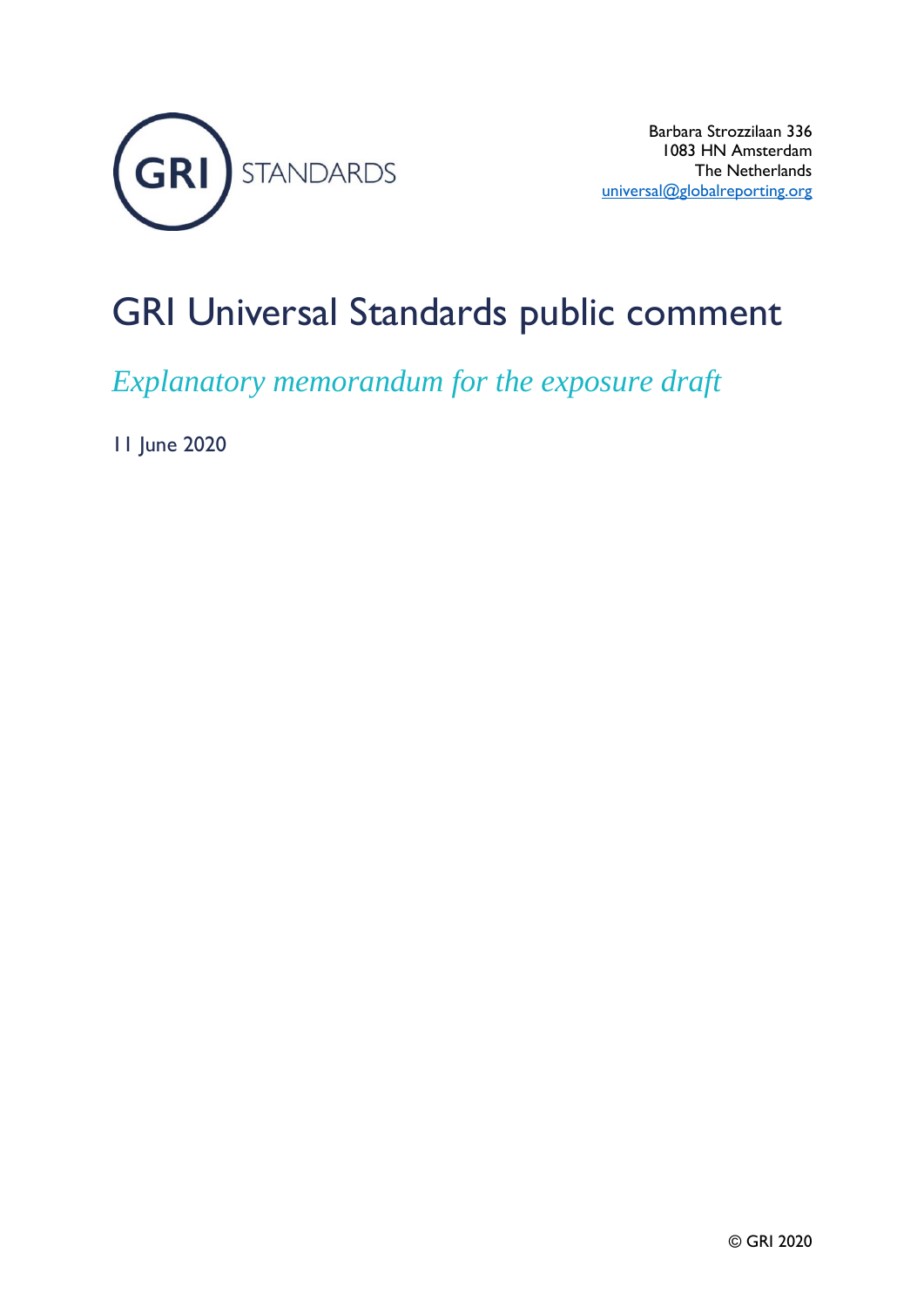### Contents

| $\mathcal{L}$                  |                                                                                               |  |
|--------------------------------|-----------------------------------------------------------------------------------------------|--|
| 3                              |                                                                                               |  |
| 4                              |                                                                                               |  |
| 5                              |                                                                                               |  |
| 6                              |                                                                                               |  |
| $\overline{7}$                 |                                                                                               |  |
| 8                              |                                                                                               |  |
| 9                              |                                                                                               |  |
| $\overline{10}$                |                                                                                               |  |
| $\mathbf{H}$<br>$\overline{2}$ | Appendix 2. Overview of how the revised disclosures in the GRI 102 and GRI 103 exposure draft |  |
| 3                              |                                                                                               |  |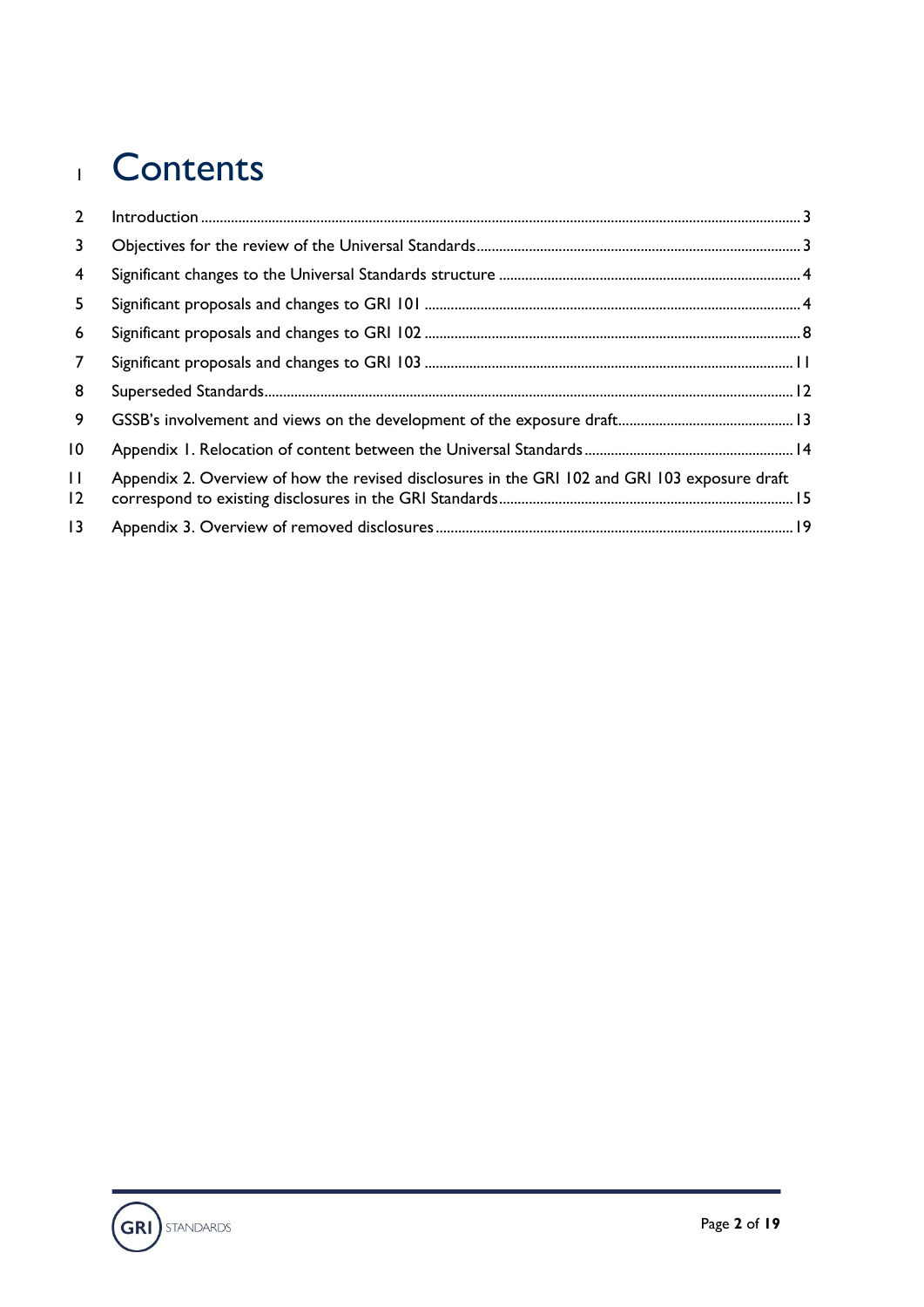### <span id="page-2-0"></span>14 Introduction

- The Global Sustainability Standards Board (GSSB), the independent standard setting body of GRI, has
- 16 published an exposure draft of the [Universal Standards](https://www.globalreporting.org/standards/work-program-and-standards-review/review-of-gris-universal-standards/) for public comment between 11 June and 9 September 2020.
- 
- This explanatory memorandum sets out the objectives for the review of GRI's Universal Standards
- (*GRI 101: Foundation 2016*, *GRI 102: General Disclosures 2016* and *GRI 103: Management Approach*
- *2016*). It also covers the significant proposals contained in the Universal Standards exposure draft,
- <span id="page-2-1"></span>and a summary of the GSSB's involvement and views on the development of the draft.

# 22 Objectives for the review of the Universal

### Standards

24 The primary objective in reviewing the Universal Standards is to address the recommendations from the GRI Technical Committee on Human Rights Disclosure. Feedback received from the GSSB

during the transition from the GRI G4 Guidelines to the GRI Standards and from reporting

organizations and other stakeholders, as well as information gathered through reviews of

sustainability reports using the GRI Standards, have provided further areas of the Universal

- Standards to be addressed.
- Overall, the project aims to:
- provide greater clarity on key concepts, reporting principles and disclosures in the Universal Standards and ensure they are aligned with recent developments in the area of responsible business conduct;
- 34 integrate the expectation of due diligence into the GRI Standards;
- assist reporting organizations in understanding the reporting requirements and how they demonstrate compliance in a transparent way;
- 37 drive consistent application of the GRI Standards;
- encourage more relevant and comprehensive reporting for experienced reporting organizations;
- enable first time reporters and SMEs to more easily apply the GRI Standards;
- 41 improve overall usability of the GRI Standards.
- The content of the Universal Standards has been revised in line with these project objectives. A sub-
- committee of four GSSB members was convened to provide overall advice and direction for this
- project. The content and proposed revisions presented in the exposure draft have been discussed
- with all members of the GSSB over the course of several meetings in 2019 and 2020.
- 46 The review of the Universal Standards has been informed by the recommendations of the GRI
- [Technical Committee on Human Rights Disclosure,](https://www.globalreporting.org/standards/work-program-and-standards-review/review-of-human-rights-related-gri-standards/) a stakeholder group on labor-related
- disclosures, a public stakeholder survey that attracted over 240 responses, targeted preliminary
- consultations with experts and stakeholders, and various research activities.

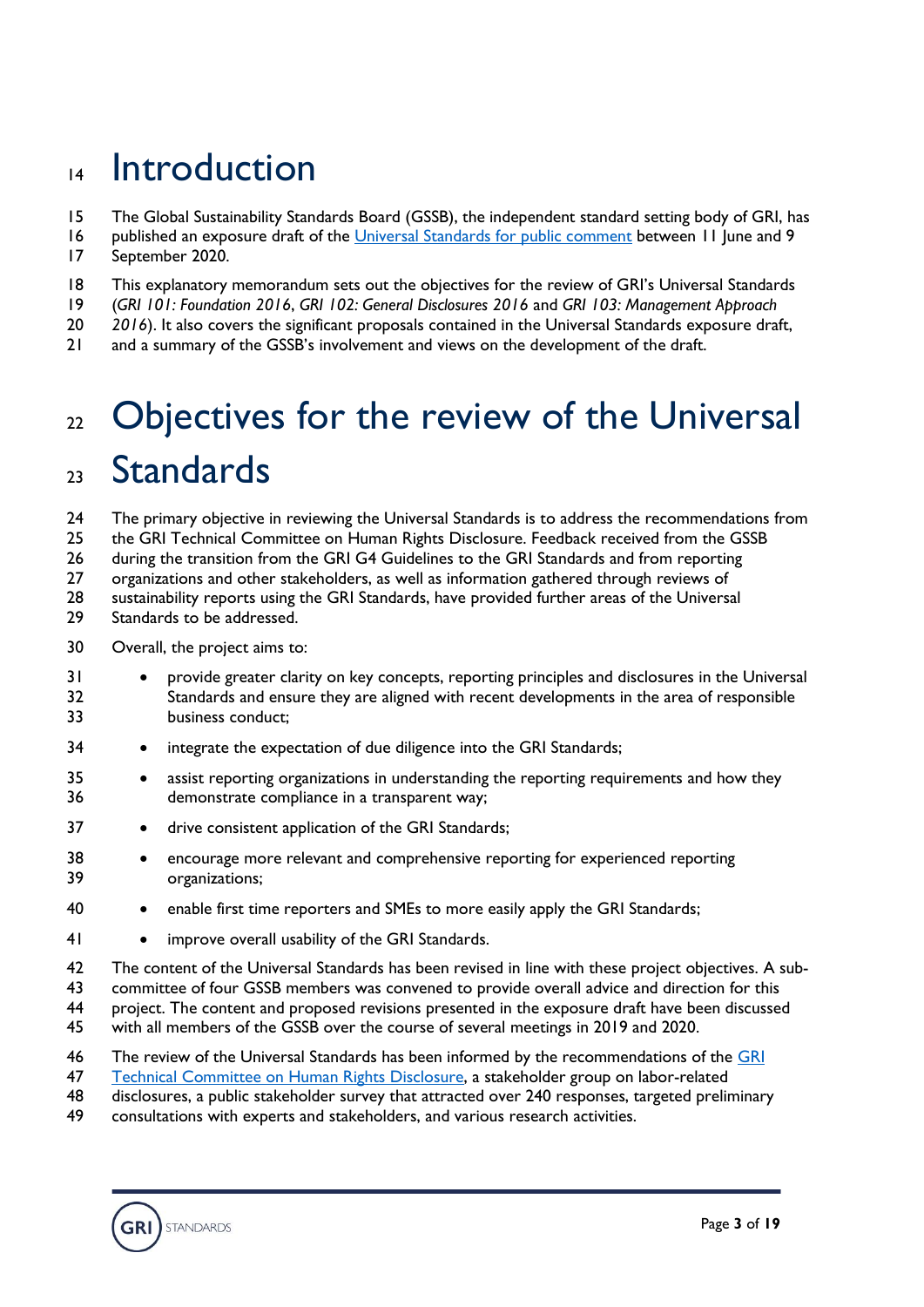- 50 The project to review the Universal Standards follows the [GSSB Due Process Protocol.](https://www.globalreporting.org/standards/media/2099/gssb-due-process-protocol-2018.pdf) For more
- 51 information, consult the [project proposal.](https://www.globalreporting.org/standards/media/2240/universal_standards_final_project_proposal_approved.pdf)
- Significant changes in the Universal Standards exposure draft are summarized in the next sections. A
- <span id="page-3-0"></span>detailed mapping of changes is available on the [GRI Standards website.](https://www.globalreporting.org/standards/work-program-and-standards-review/review-of-gris-universal-standards/)

# 54 Significant changes to the Universal Standards structure

- The content of the Universal Standards has been re-structured for clarity:
- The first Standard (GRI 101: Using the GRI Standards) introduces the system of GRI Standards and explains how they are to be used.
- 59 The second Standard (GRI 102: About the Organization) contains disclosures for contextual information about the organization.
- The third Standard (GRI 103: Material Topics) includes guidance for identifying material topics, and contains disclosures about the organization's material topics and related impacts, how it identifies its material topics, and how it manages each material topic.
- The new structure aims to clarify the elements of the GRI Standards and their use, and to group
- contents in a more coherent way. Presenting all content related to material topics in one Standard gives this concept greater visibility.
- As explained in the following three sections, certain content has been relocated from one Standard to another. The proposed relocation of content between the existing Universal Standards and the exposure draft is visually represented in Appendix 1.
- The disclosure codes used in the exposure draft (e.g., REP-1, ACT-1, GOV-1, RBC-1, SE-1, MT-1)
- are not the final disclosure codes. They are intended for the purpose of the public comment, to help
- <span id="page-3-1"></span>users distinguish these disclosures from the existing disclosures in *GRI 102* and *GRI 103*.

# 73 Significant proposals and changes to GRI 101

#### Section 1. Introduction

- The Introduction has been updated to reflect the changes to the structure of the Universal Standards outlined in the previous section, as well as the following changes that apply to the entire system of GRI Standards:
- The **Sector Standards** have been added to the system of GRI Standards. *[GRI Sector](https://www.globalreporting.org/standards/media/2613/sector-program-information-sheet.pdf)  [Program information sheet](https://www.globalreporting.org/standards/media/2613/sector-program-information-sheet.pdf)* helps reviewers understand references to the GRI Sector 81 Standards included in the exposure draft of the Universal Standards. It is expected that the Sector Standard for oil and gas will be released for public comment in July 2020, subject to GSSB approval.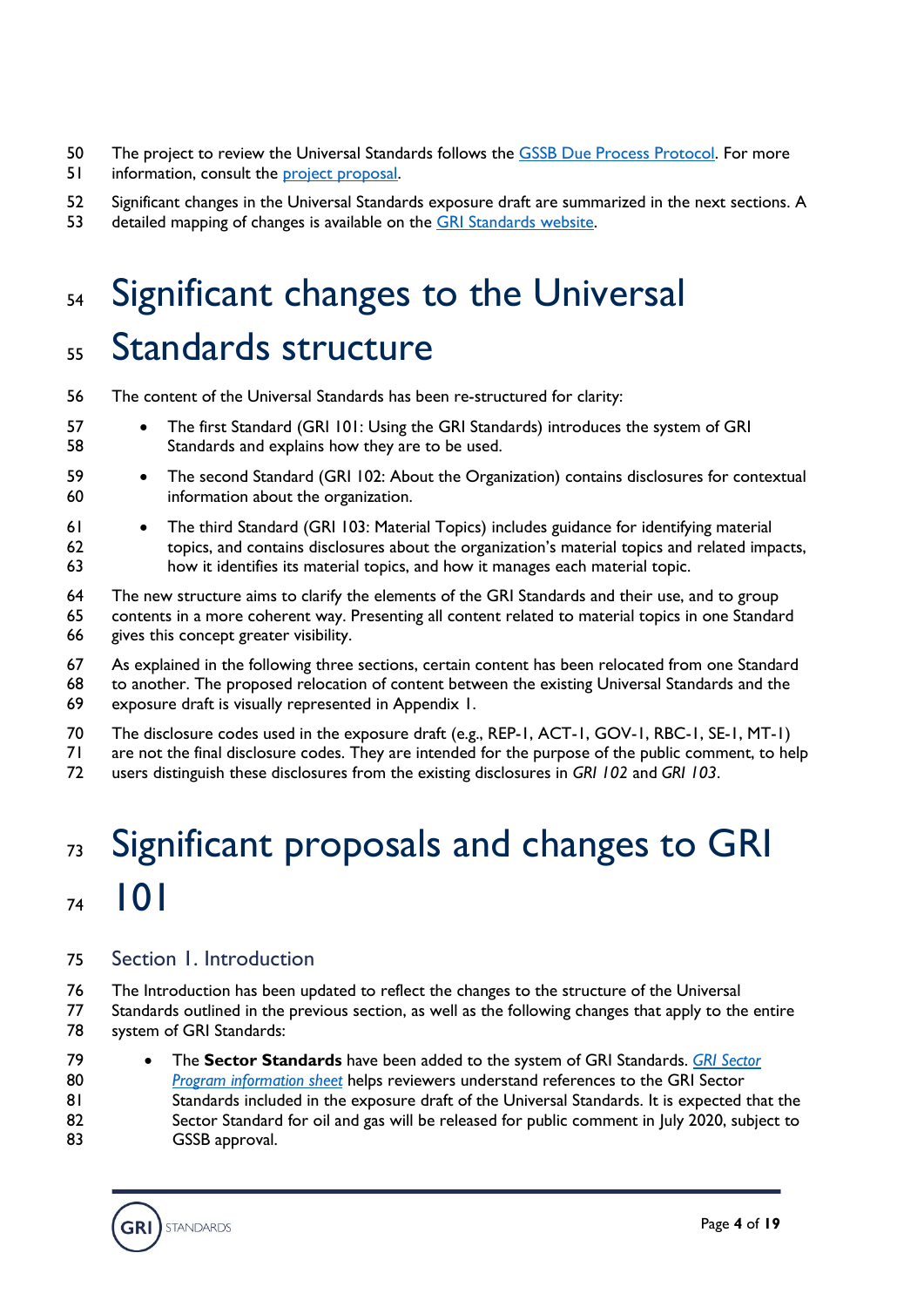- The **Topic Standards** are now grouped together under one series instead of the separate economic, environmental, and social series.
- Reporting **recommendations** ('should' statements) have been incorporated into the 87 guidance sections, in order to simplify the structure of the GRI Standards.

#### Section 2. Key concepts in the GRI Standards

 This **new section** explains key concepts that are used throughout the GRI Standards and are critical to understanding how to prepare and report information with the Standards. The section covers the

- following concepts: impact, material topic, due diligence, and stakeholder.
- *Impact*
- This section re-emphasizes the fact that the GRI Standards focus on an organization's **impacts**
- **outward**: on the economy, environment, and people, including impacts on human rights. These
- impacts indicate an organization's contribution, negative or positive, to sustainable development.
- The phrase 'economic, environmental, and social impacts' has been replaced with 'impacts on the
- economy, environment, and people, including impacts on human rights' to more accurately reflect
- the different dimensions of sustainable development and to reinforce the approach to reporting
- impacts outwards.

#### *Material topic*

- The **definition of 'material topic' has been revised to focus on impact**. In the exposure
- draft, a material topic is defined as a 'topic that reflects the organization's most significant impacts on
- the economy, environment, and people, including impacts on human rights'. Engagement with
- relevant stakeholders forms part of identifying an organization's impacts, and so informs the process
- of identifying material topics. However, 'influence on the assessments and decisions of stakeholders'
- is no longer a standalone factor that determines whether a topic is material.
- Stakeholder feedback indicates that separating impact assessment from the identification of
- stakeholder views leaves materiality assessments particularly vulnerable to biases based on
- stakeholder selection, given that this approach leads organizations to prioritize impacts only if the
- consulted stakeholders highlight them. Therefore, this revision also addresses the issues associated
- with the application of the materiality matrix that is provided in the guidance to the Materiality
- principle in the existing *GRI 101*, where only topics that rank high on both dimensions are prioritized
- in practice.

#### *Due diligence*

- Relevant disclosures in the GRI 102 and GRI 103 exposure draft, as well as the guidance on
- identifying material topics in the GRI 103 exposure draft, have been **more closely aligned with**
- **the expectation of due diligence** elaborated in key instruments such as the United Nations (UN)
- *Guiding Principles on Business and Human Rights*, the Organisation for Economic Co-operation and
- Development (OECD) *OECD Guidelines for Multinational Enterprises*, and the *OECD Due Diligence*
- *Guidance for Responsible Business Conduct*. This section explains the concept of due diligence.
- *Stakeholder*
- The **definition of 'stakeholder' has been aligned with the** *OECD Due Diligence Guidance for*
- *Responsible Business Conduct*. In the exposure draft, a stakeholder is defined as an 'individual or group
- that has an interest that is, or could be, affected by the organization's activities and decisions'.
- The revised definition does not include the second part of the previous definition ('entity or
- individual whose actions can reasonably be expected to affect the ability of the organization to
- successfully implement its strategies and achieve its objectives'). This change has been made to be

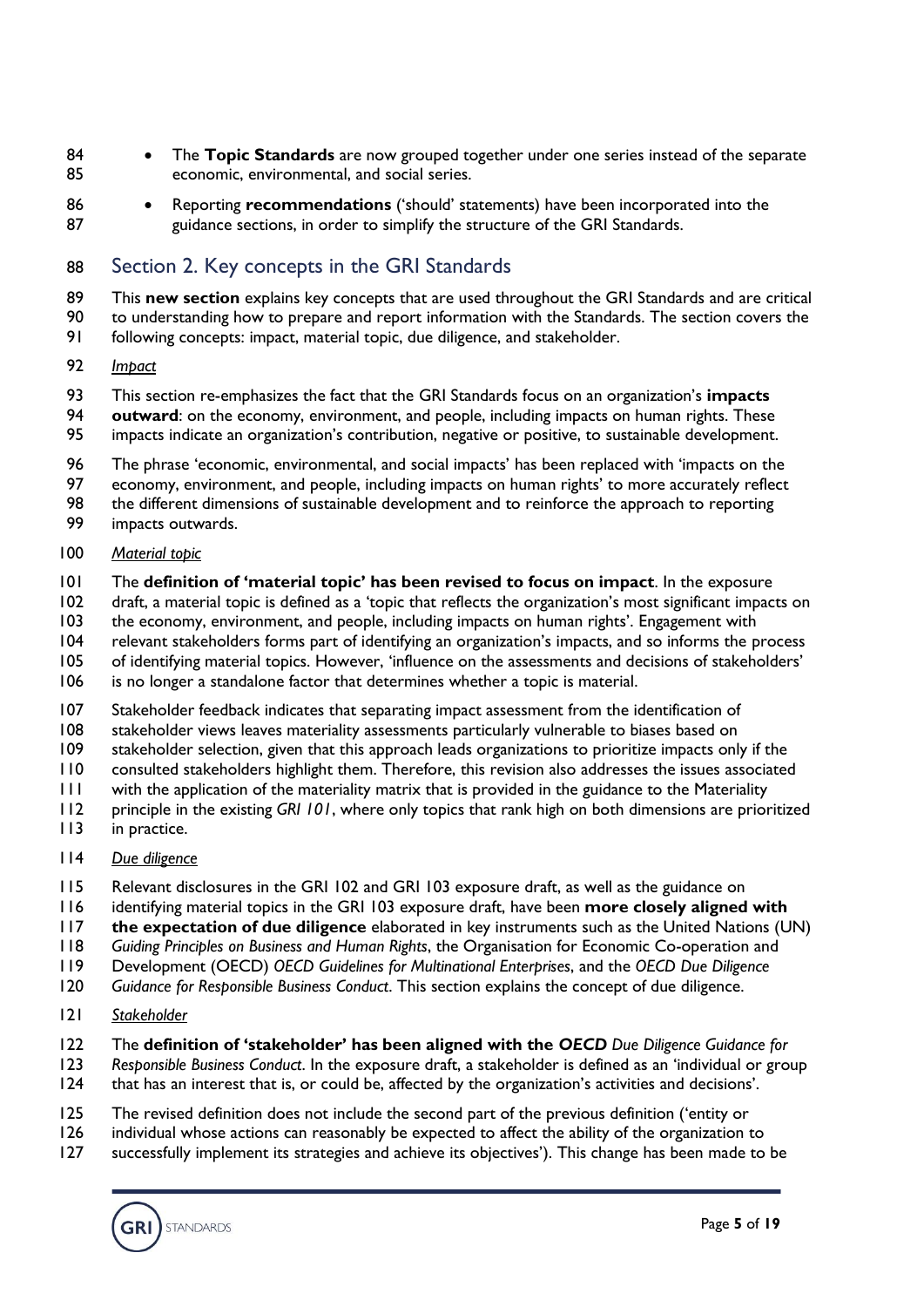- 128 consistent with the GRI Standards' focus on an organization's most significant impacts outwards: on 129 the economy, environment, and people, including impacts on human rights.
- Section 3. Sustainability reporting using the GRI Standards
- Changes have been made to the two approaches for using the GRI Standards:
- 132 Reporting in accordance with the GRI Standards.
- 133 Reporting with reference to the GRI Standards.
- 134 The changes are intended to improve the quality and consistency of reporting and increase transparency in the way that the GRI Standards are used.
- *Approach A: Reporting in accordance with the GRI Standards*
- There is **now only one option to report** *in accordance* **with the GRI Standards**. (The
- previous 'Core' and 'Comprehensive' options are being removed.) This makes the way the GRI
- 139 Standards are used commensurate with other corporate reporting frameworks, which clearly
- indicate the requirements for being compliant. It also immediately signals to information users the type and extent of reported information they can expect to find, and the basis upon which it has
- been prepared.
- 143 When reporting in accordance with the GRI Standards, key changes have been made to the requirements. An organization will now be required to:
- report all the disclosures in the GRI 102 and GRI 103 exposure draft (with no omissions permitted);
- 147 use the GRI Sector Standard(s) that apply to its sector(s), where available, when identifying **its material topics**;
- report appropriate disclosures from the GRI Topic Standards. Appropriate disclosures are those that adequately capture the impacts related to the organization's material topics. An organization will now be required to report the appropriate disclosures from a Topic Standard, but not those disclosures that do not capture the organization's impacts. This is a change from having to report at least one or all topic-specific disclosures as per the existing Core or Comprehensive options respectively.
- **The reasons for omission now apply to requirements, not disclosures, and omissions are not permitted for any requirements in the GRI 102 and GRI 103 exposure draft**. An
- organization is permitted to use reasons for omission only if it cannot comply with requirements within the appropriate disclosures in a Topic Standard. For disclosures in a Topic Standard that an
- organization has determined as not appropriate, a reason for omission is not required.
- Other revisions include:
- The first reason 'Not applicable' now renamed 'Not appropriate'– only applies to instances when a requirement does not contribute towards explaining the impacts related 163 to the organization's material topic.
- The fourth reason 'Information unavailable' has been revised to emphasize that it also applies to situations where the information is incomplete or is not of adequate quality to 166 report.
- *Approach B: Reporting with reference to the GRI Standards*
- The exposure draft now clearly states **two reasons for reporting** *with reference* **to the GRI**
- **Standards**. An organization can use selected GRI Standards, or parts of their content:

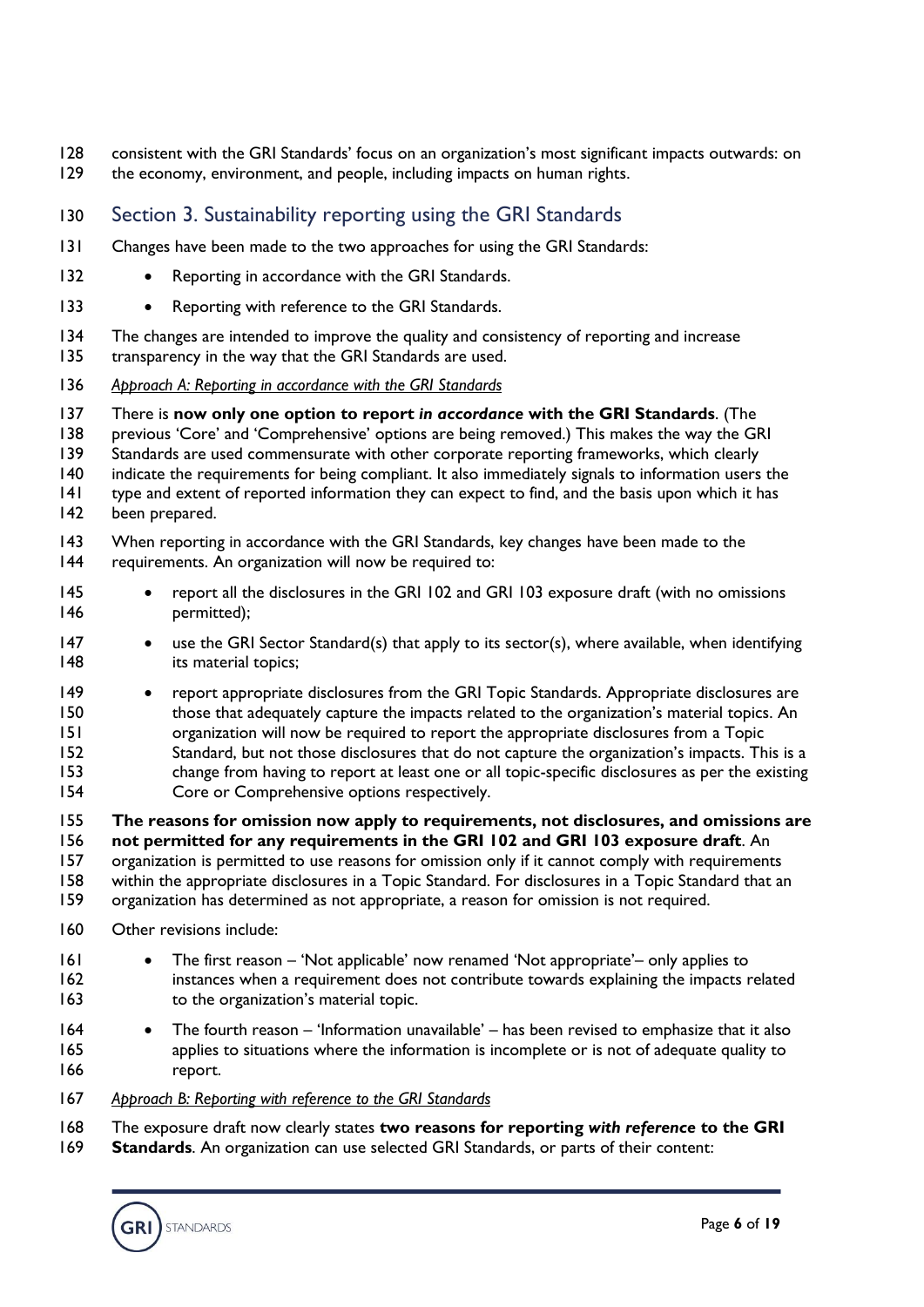- 170 to report information to meet the needs of specific information users for specific purposes e.g., to comply with a specific reporting regulation on climate change; or
- if it is unable to meet all the requirements for reporting in accordance with the Standards.

 An organization reporting with reference to the GRI Standards is now **required to publish a GRI content index**, which includes the statement of use, and the GRI Standards and disclosures the organization has used.

*Statement of use*

 Each approach for using the GRI Standards has a corresponding **statement of use that the organization is required to provide** (referred to as a 'claim' in the existing *GRI 101* and *GRI 102*). The changes include:

- The wording of the statements for both 'reporting in accordance with the GRI Standards' and 'reporting with reference to the GRI Standards' has changed.
- 182 The statement of use is required to be included in the GRI content index.
- The highest governance body or most senior executive of the organization is now required 184 to acknowledge in the statement their responsibility for the reported information being prepared in accordance with, or with reference to, the GRI Standards.

#### Section 4. Reporting principles

This section includes the following reporting principles from the existing *GRI 101*: **Accuracy,** 

**Balance, Clarity, Comparability, Completeness, Sustainability Context, Reliability and** 

**Timeliness**. The principles focus on ensuring the quality and proper presentation of the reported

information; this section no longer includes reporting principles for defining report content (i.e.,

material topics). The principles **have been revised** to improve their clarity and to align them with

other corporate reporting frameworks. The Reliability principle has been renamed 'Verifiability'.

The existing principles of **Stakeholder Inclusiveness and Materiality are no longer** 

**presented as standalone principles**. Section 2 of the GRI 103 exposure draft includes guidance

on how to identify material topics based on the Reporting Principles for defining report content in

the existing *GRI 101*. An organization is still required to identify its materials topics, and to report

under Section 3 of the GRI 103 exposure draft how it has identified its material topics, including the

stakeholders that informed the process, and the material topics identified. More details about these

revisions are provided in the section 'Significant proposals and changes to GRI 103*'*.

#### Section 5. Additional recommendations for sustainability reporting

 This **new section** includes additional recommendations on aligning sustainability reporting with 202 other types of reporting and on methods for enhancing the credibility of sustainability reporting.

- *Aligning sustainability reporting with other reporting*
- This section recommends **aligning sustainability reporting with other statutory and**
- **regulatory reporting, in particular, financial reporting**. This includes reporting information
- 206 for the same reporting period and for the same group of entities.
- *Enhancing the credibility of sustainability reporting*
- 208 This section describes various methods that an organization can use to enhance the credibility of its
- sustainability reporting. The section does not introduce new content but incorporates the existing
- guidance from Disclosure 102-56 in *GRI 102* on the use of external assurance, internal controls, and
- stakeholder or expert panels. This includes a **recommendation for** an organization to put in place

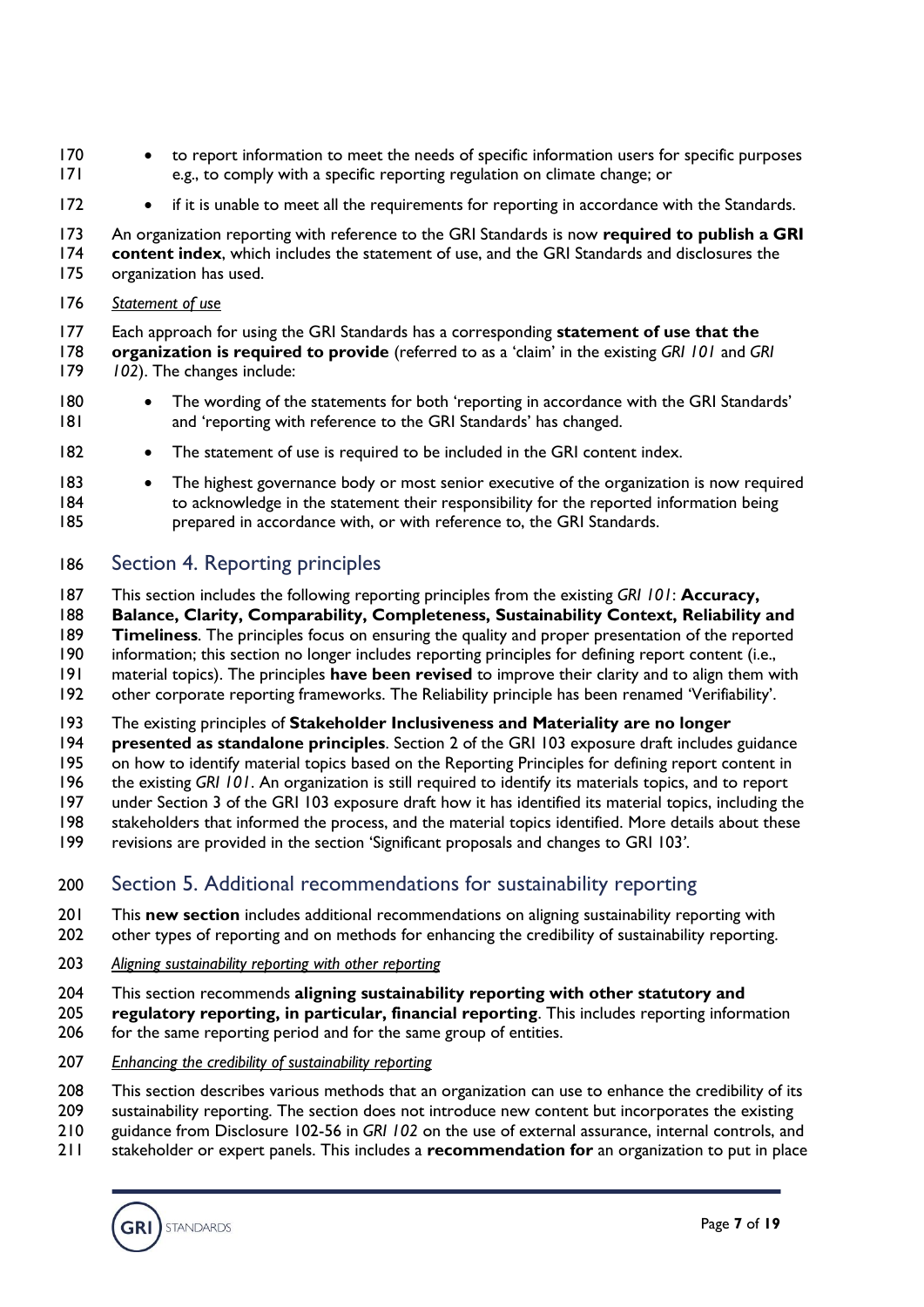- **internal controls** to strengthen the overall integrity and credibility of its sustainability reporting
- <span id="page-7-0"></span>and to seek **external assurance** for its sustainability reporting.

### 214 Significant proposals and changes to GRI 102

- 
- The GRI 102 exposure draft contains disclosures for contextual information about the organization.
- These include disclosures that provide details about the organization and its reporting practices,
- activities, governance, responsible business conduct policies and practices, and stakeholder
- engagement.

#### Reporting all disclosures with no omissions

- 221 The introduction to the GRI 102 exposure draft confirms the requirement set out in Section 3.1 of
- 222 the GRI 101 exposure draft, that information required by the disclosures in the GRI 102 exposure
- 223 draft cannot be omitted. All information required by the disclosures in GRI 102 exposure draft is
- considered critical for information users to understand the organization and its context.

#### Changes to the structure

- The content of the existing *GRI 102* has been restructured into the following sections:
- **Section 1. Introduction**, which reminds the organization that omissions are not permitted for the 228 disclosures in the GRI 102 exposure draft, and directs the organization on what to do if it does not have a committee, policy, practice or other process required by a disclosure.
- **Section 2. Organizational details and reporting practices** contains five disclosures, which 231 provide an overview of the organization, its sustainability reporting practices, and the entities 232 covered in its sustainability reporting.
- **Section 3. Organizational activities** contains two disclosures which cover the organization's activities, and its employees and other workers.
- **Section 4. Governance** contains fifteen disclosures, which provide an overview of the organization's governance structure, composition, roles, and remuneration.
- **Section 5. Responsible business conduct** contains seven disclosures, which provide an overview
- 238 of the organization's policies and practices for responsible business conduct, including new requirements to report on human rights.
- **Section 6. Stakeholder engagement** contains two disclosures, which cover the organization's stakeholder engagement practices, including how it engages in collective bargaining with employees.
- 242 This restructuring provides a more coherent order and grouping for the organization to work 243 through the disclosures.

#### Combining disclosures

- Existing disclosures have been combined where possible to group similar items together.
- An overview of which disclosures have been combined can be found in Appendix 2.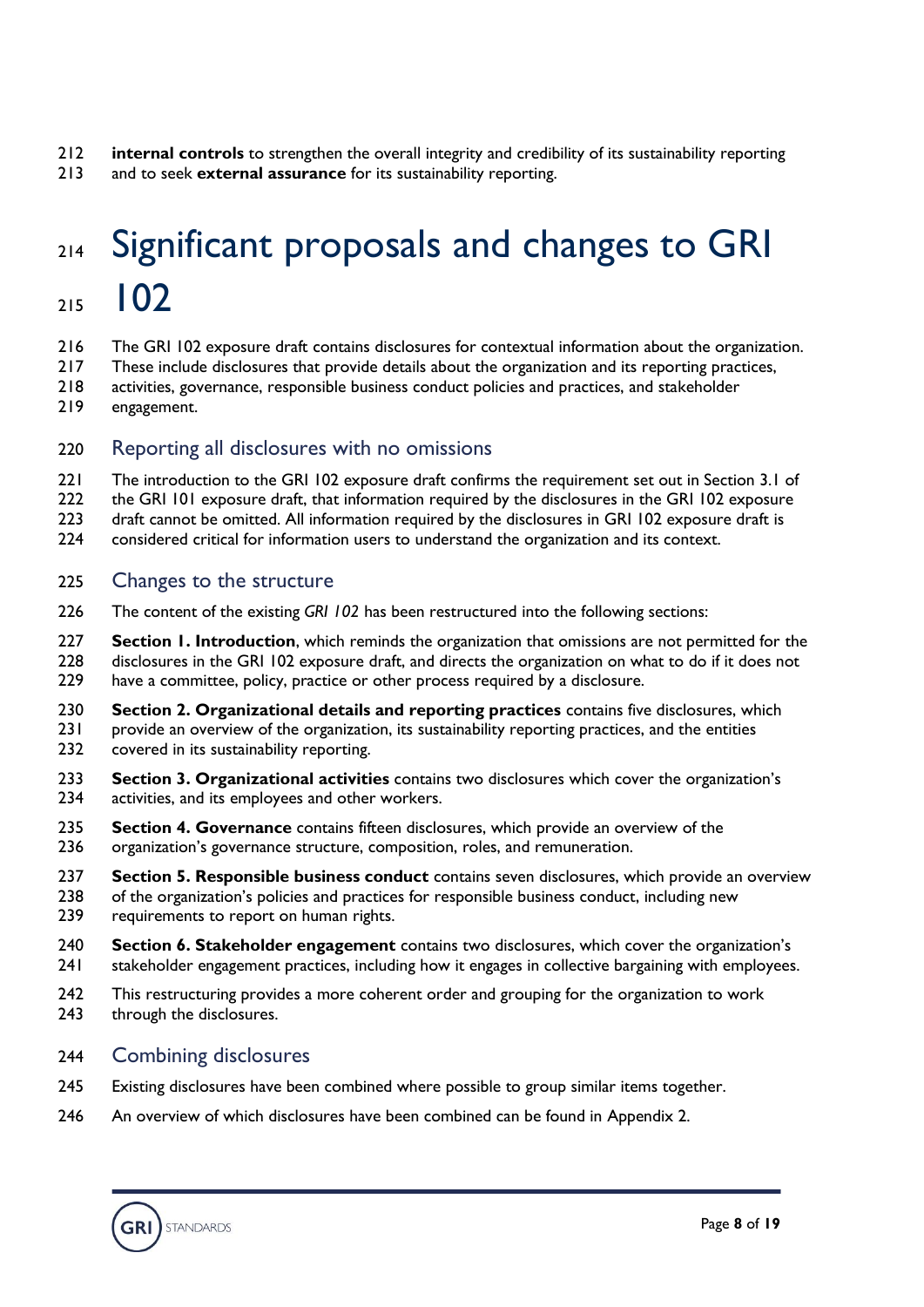#### New and revised disclosures and requirements

- The GRI 102 exposure draft includes the following **new requirements:**
- **REP-2 Organization's entities included in its sustainability reporting** now requires reporting the entities included in the organization's sustainability reporting, rather than the entities included in its consolidated financial statements, and any differences between the entities included in the organization's sustainability reporting and financial reporting. It includes an additional requirement for the organization to explain its approach to consolidating the information when the organization consists of multiple entities that form a consolidated group.
- **REP-3 Reporting period and frequency** includes an additional requirement for the organization to specify the reporting period for its financial reporting and to explain if its reporting periods for financial reporting and sustainability reporting do not align.
- **ACT-1 Activities, value chain, and other business relationships** combines requirements from Disclosures 102-6, 102-7, 102-9, and 102-10 in the existing *GRI 102* and 261 includes additional requirements for the organization to report on the characteristics of entities in its value chain (both upstream and downstream from the organization) and their related activities, and any other relevant business relationships not included within its value chain.
- **ACT-2 Employees and other workers** includes additional requirements to report the 266 total number of employees by employment type, by region; contextual information about its employee numbers; and the total number of workers who are not employees and whose work is controlled by the organization, including the most common types of worker and 269 their contractual relationship with the organization.
- **GOV-3 Responsibilities for sustainable development topics and delegation** now 271 requires further information on the role and responsibilities of the highest governance body 272 with regard to decision-making for sustainable development topics, the internal resources 273 that the organization has for managing these topics, and the process and frequency for 274 reporting to the highest governance body on these topics.
- **GOV-10 Identification and management of impacts** now requires further 276 information on the role of any committees of the highest governance body with specific responsibilities for the organization's processes to identify and manage sustainable development topics and their related impacts, and how the highest governance body considers and reviews the outcomes of these processes and how frequently it reviews the effectiveness of these processes.
- **GOV-14 Process for determining remuneration** now requires further information on the process for determining the organization's remuneration policies, and whether independent members of the highest governance body or an independent remuneration committee oversee the process.
- **SE-2 Collective bargaining agreements** includes an additional requirement for the organization to report whether it uses collective bargaining agreements to determine the working conditions and terms of employment for those employees who are not directly **covered by a collective bargaining agreement.**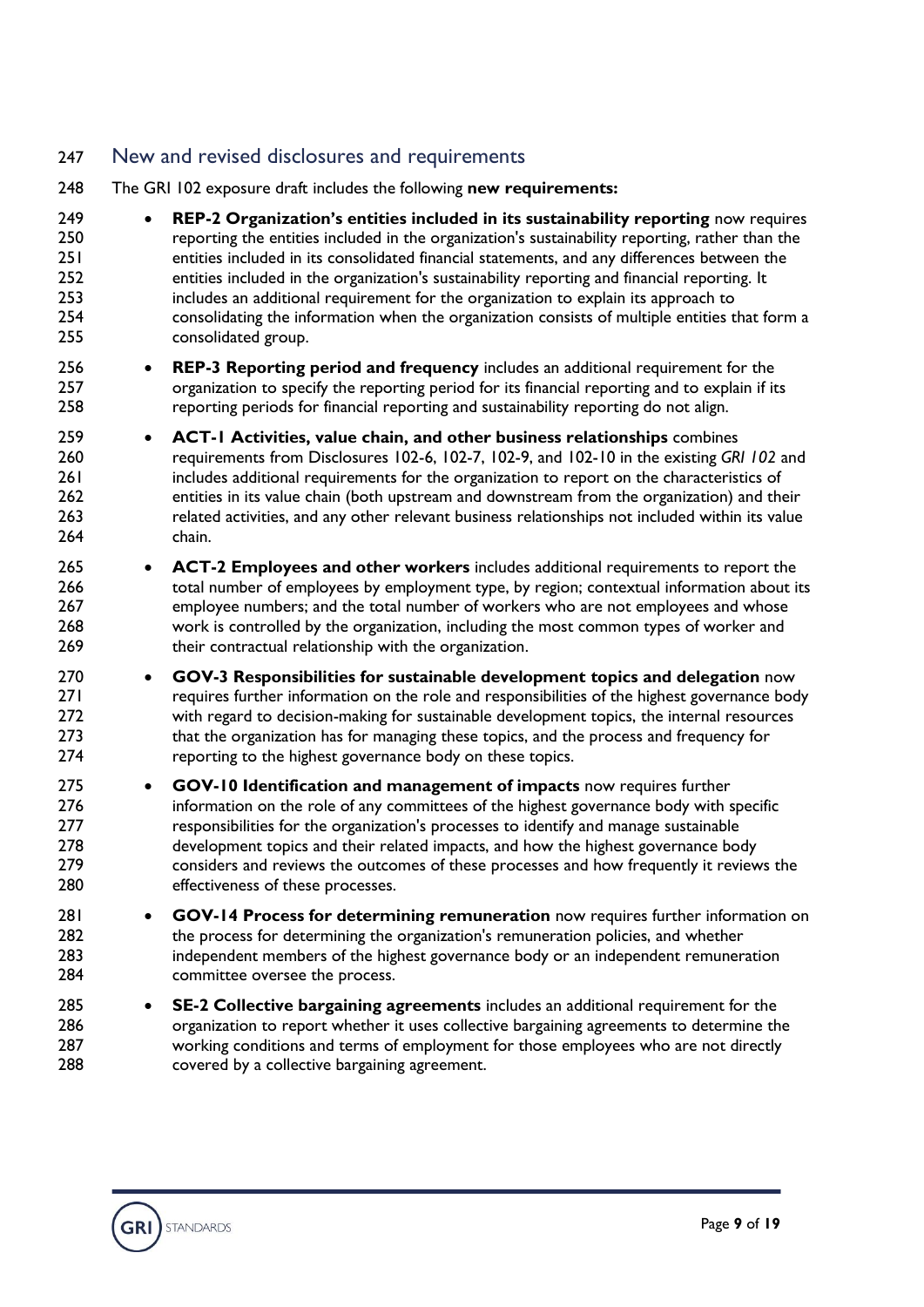#### The following disclosures **incorporate the recommendations of the GRI Technical Committee on Human Rights Disclosure**:

- **RBC-2 Policy commitments** includes Disclosures 102-11 and 102-16 from the existing *GRI 102*, and new requirements to report on the organization's policy commitments for responsible business conduct, including its specific policy commitment to respect human 294 rights and its commitment to conduct due diligence. It also requires further information about these policy commitments, such as how they are approved and communicated.
- **RBC-3 Embedding the policy commitments throughout the organization** is a new disclosure that requires the organization to describe how it embeds the policy commitments reported in RBC-2 throughout its activities and business relationships.
- **RBC-4 Grievance mechanisms and other remediation processes** includes Disclosure 103-2-c-vi from the existing *GRI 103* and requires specific information on the grievance mechanisms and other remediation processes that the organization has established or participates in to provide for or cooperate in the remediation of negative impacts.
- **SE-1 Approach to stakeholder engagement** includes Disclosures 102-40, 102-42, and 102-43 from the existing *GRI 102* and requires further information on meaningful stakeholder engagement.
- A **new disclosure on compliance with laws and regulations (RBC-6)** has been included using content from existing Topic Standards: *[GRI 307: Environmental Compliance 2016](https://www.globalreporting.org/standards/media/1014/gri-307-environmental-compliance-2016.pdf)* and *[GRI 419:](https://www.globalreporting.org/standards/media/1034/gri-419-socioeconomic-compliance-2016.pdf)  [Socioeconomic Compliance 2016](https://www.globalreporting.org/standards/media/1034/gri-419-socioeconomic-compliance-2016.pdf)*. Currently, organizations only report these disclosures when they identify environmental and socioeconomic compliance as material topics. However, this disclosure is now required from all organizations, given that compliance with laws and regulations constitutes critical information for understanding an organization's responsible business conduct practices.
- See Appendix 2 for an overview of how the revised disclosures in the GRI 102 exposure draft correspond to the existing disclosures in *GRI 102*.

#### Relocation of disclosures

- The following **disclosures have been removed from the existing** *GRI 102* **and the requirements have now been included in the GRI 101 exposure draft**:
- **102-54 Claims of reporting in accordance with the GRI Standards**, included in Section 3.1 as a requirement for reporting in accordance with the Standards.
- **102-55 GRI content index**, included in Sections 3.1 and 3.2 as a requirement for reporting in accordance with, or with reference to, the GRI Standards.

#### The following **disclosures have been moved from the existing** *GRI 102* **to the GRI 103 exposure draft:**

- **102-46 Defining report content and topic Boundaries and 102-49 Changes in reporting**, moved to Disclosure MT-1 Identification of material topics and related impacts.
- **102-47 List of material topics**, moved to Disclosure MT-2 Material topics and related impacts.

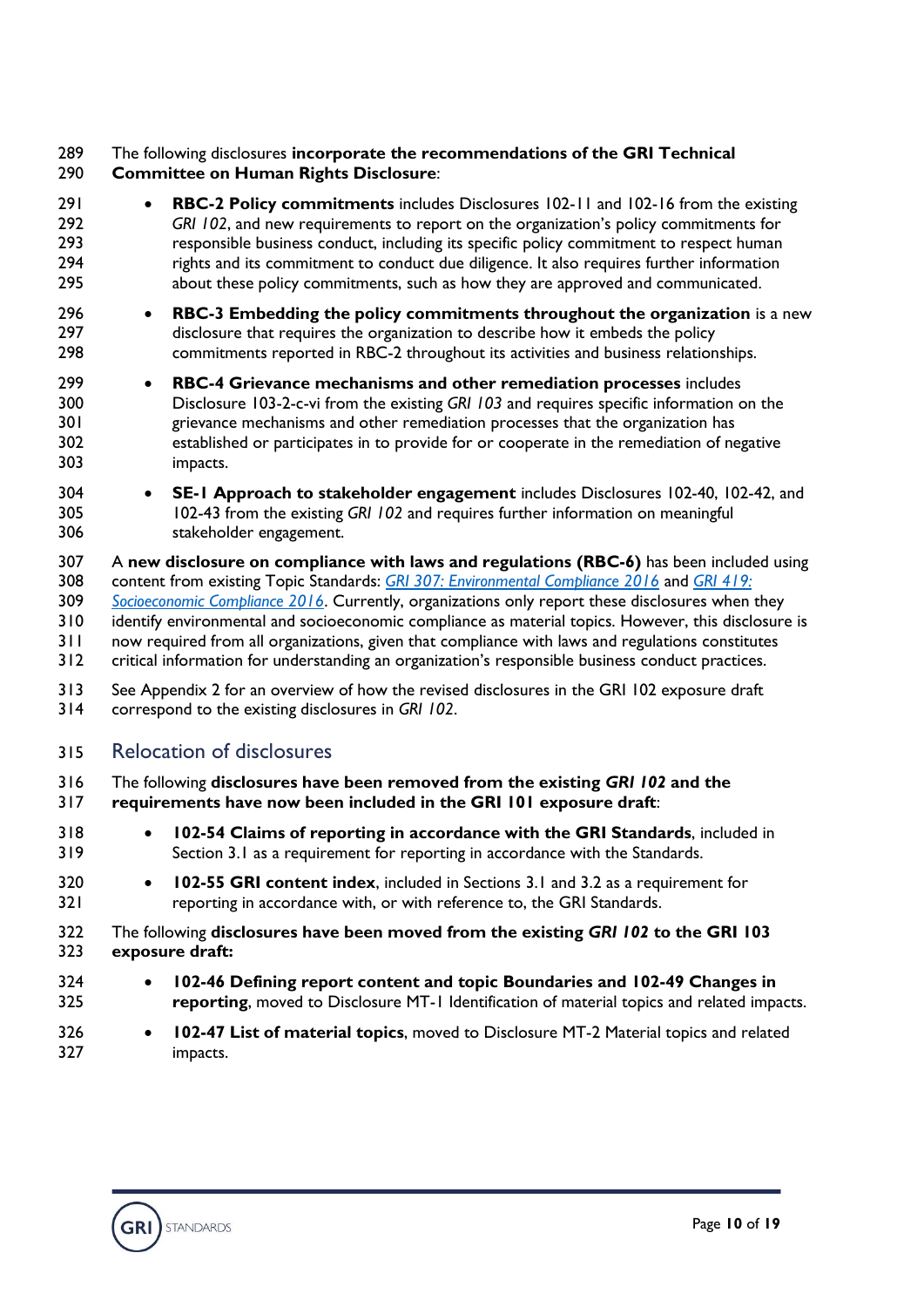#### Removed disclosures

- The following existing disclosures have been removed from the exposure draft:
- 330 102-12 External initiatives
- 331 102-15 Key impacts, risks, and opportunities
- 332 102-44 Key topics and concerns raised
- 333 102-51 Date of most recent report
- 334 102-53 Contact point for questions regarding the report
- <span id="page-10-0"></span>An explanation for why these disclosures have been removed can be found in Appendix 3.

### 336 Significant proposals and changes to GRI 337 103

- The GRI 103 exposure draft includes guidance for identifying material topics, and contains
- disclosures about the organization's material topics and related impacts, how it identifies its material topics, and how it manages each material topic.
- Reporting all disclosures with no omissions

The introduction to the GRI 103 exposure draft confirms the requirement set out in Section 3.1 of

the GRI 101 exposure draft, that information required by the disclosures in the GRI 103 exposure

344 draft cannot be omitted. All information required by the disclosures in GRI 103 exposure draft is

- considered critical for information users to understand the organization's approach to its material
- topics.

#### Section 1. Introduction

- This section reminds the organization that omissions are not permitted for the disclosures in the
- GRI 103 exposure draft, and directs the organization on what to do if it has not developed or
- implemented a policy, practice or other process required by a disclosure.

#### Section 2. Identifying material topics

- This section clarifies how to identify material topics, based on the expectations contained in the Reporting Principles for defining report content in the existing *GRI 101*.
- This section provides further guidance for identifying impacts, assessing their significance, and
- prioritizing them for reporting in line with the expectations included in key instruments such as
- the *UN Guiding Principles on Business and Human Rights*, the *OECD Guidelines for Multinational*
- *Enterprises*, and the *OECD Due Diligence Guidance for Responsible Business Conduct*.
- In addition, the term **'topic Boundary'** has been removed and the concept revised to address
- challenges in the understanding and application of this concept. The exposure draft of GRI 103 now
- makes clear that the organization should consider actual and potential negative impacts it causes or
- contributes to through its own activities, as well as those directly linked to its operations, products,
- or services by its business relationships. The concepts of 'cause', 'contribute to', and 'directly linked
- to' have been further explained, and they are used only in the context of negative impacts (not

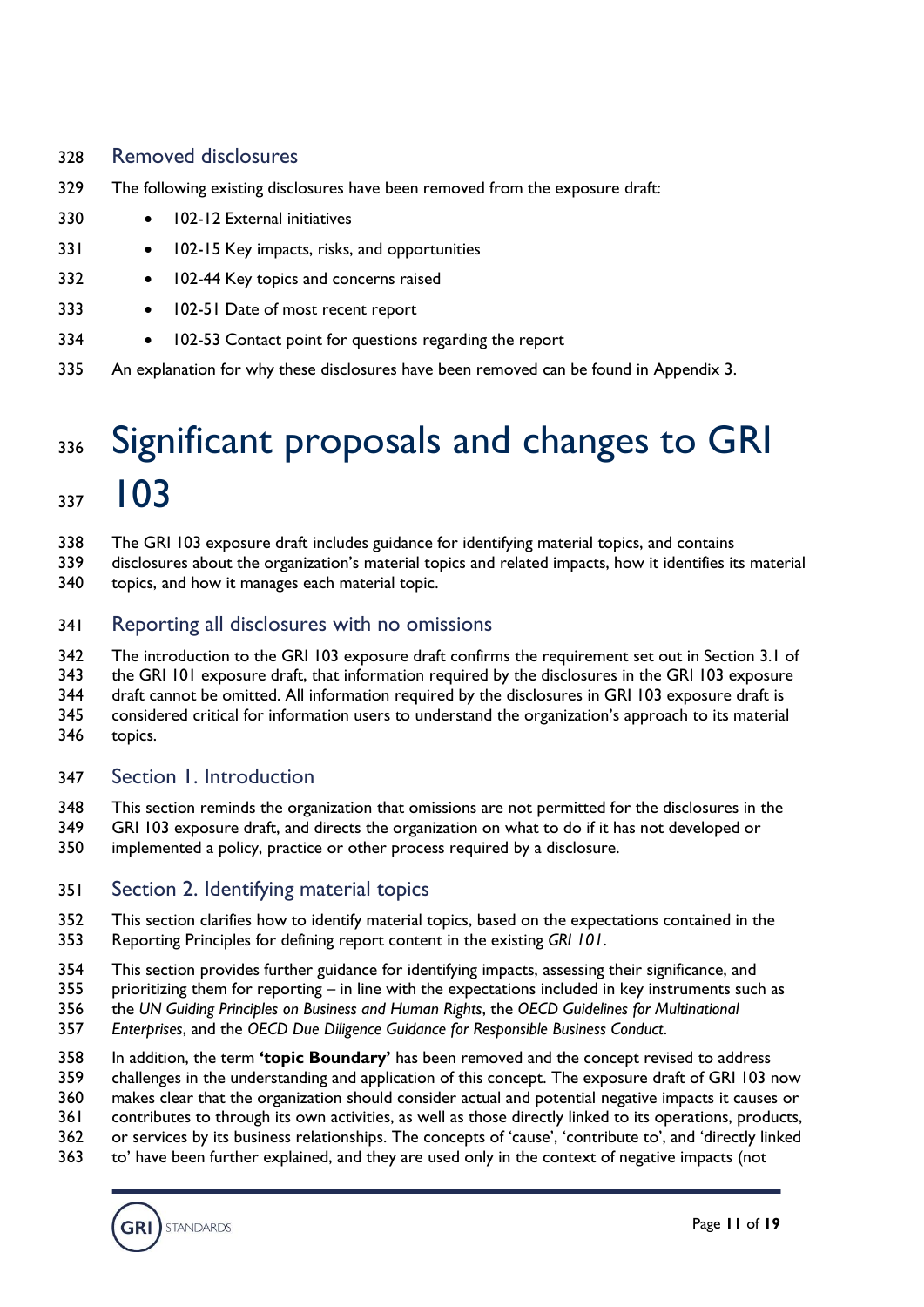- positive impacts), in line with the aforementioned instruments. The requirement to report the topic
- Boundary for each material topic now within disclosure MT-2 has also been revised (more
- details about this revision are provided in the next section).

#### Section 3. Reporting on material topics

- This section contains three disclosures, which are based on the disclosures in the existing *GRI 102*
- and *GRI 103* that relate to reporting on material topics. These disclosures have been revised in line
- with the recommendations of the GRI Technical Committee on Human Rights Disclosure, in order
- to align them more closely with the expectation of due diligence.
- *MT-1 Identification of material topics and related impacts*
- This disclosure covers content from Disclosures 102-46 (defining report content and topic
- Boundaries) and 102-49 (changes to the list of material topics) from the existing *GRI 102*. It now
- 375 requires further information on how the organization has identified its impacts, how it has
- 376 prioritized them for reporting based on their significance, and the stakeholders and experts whose
- views have informed the identification of material topics.

#### *MT-2 Material topics and related impacts*

- This disclosure covers content from Disclosure 102-47 (list of material topics) from the existing *GRI*
- *102* and Disclosure 103-1 (explanation of the material topic and its Boundary) from the existing *GRI*
- *103*. In addition, it now requires a description of the impacts identified for each material topic.
- The requirement to report the 'topic Boundary' has been revised, and the term 'topic Boundary' is
- no longer used. It now requires the organization to report, for each material topic, whether it is
- involved with the negative impacts through its own activities or as a result of its business relationships.
- *MT-3 Management of material topics and related impacts*
- This disclosure covers content from Disclosures 103-2 (the management approach and its
- components) and 103-3 (evaluation of the management approach) from the existing *GRI 103*. It now
- requires additional information on actions taken to prevent, mitigate, and remediate negative impacts
- (in line with the expectation of due diligence), as well as information on engagement with
- <span id="page-11-0"></span>stakeholders.

### 392 Superseded Standards

- The following Topic Standards will be superseded by the revised Universal Standards:
- GRI 307: Environmental Compliance 2016, the content has been incorporated into the exposure draft of GRI 102.
- GRI 412: Human Rights Assessment 2016, the content has been incorporated into the exposure draft of GRI 102 and GRI 103.
- GRI 419: Socioeconomic Compliance 2016, the content has been incorporated into the exposure draft of GRI 102.
- This means that these three Standards will be withdrawn once the revised Universal Standards are published.

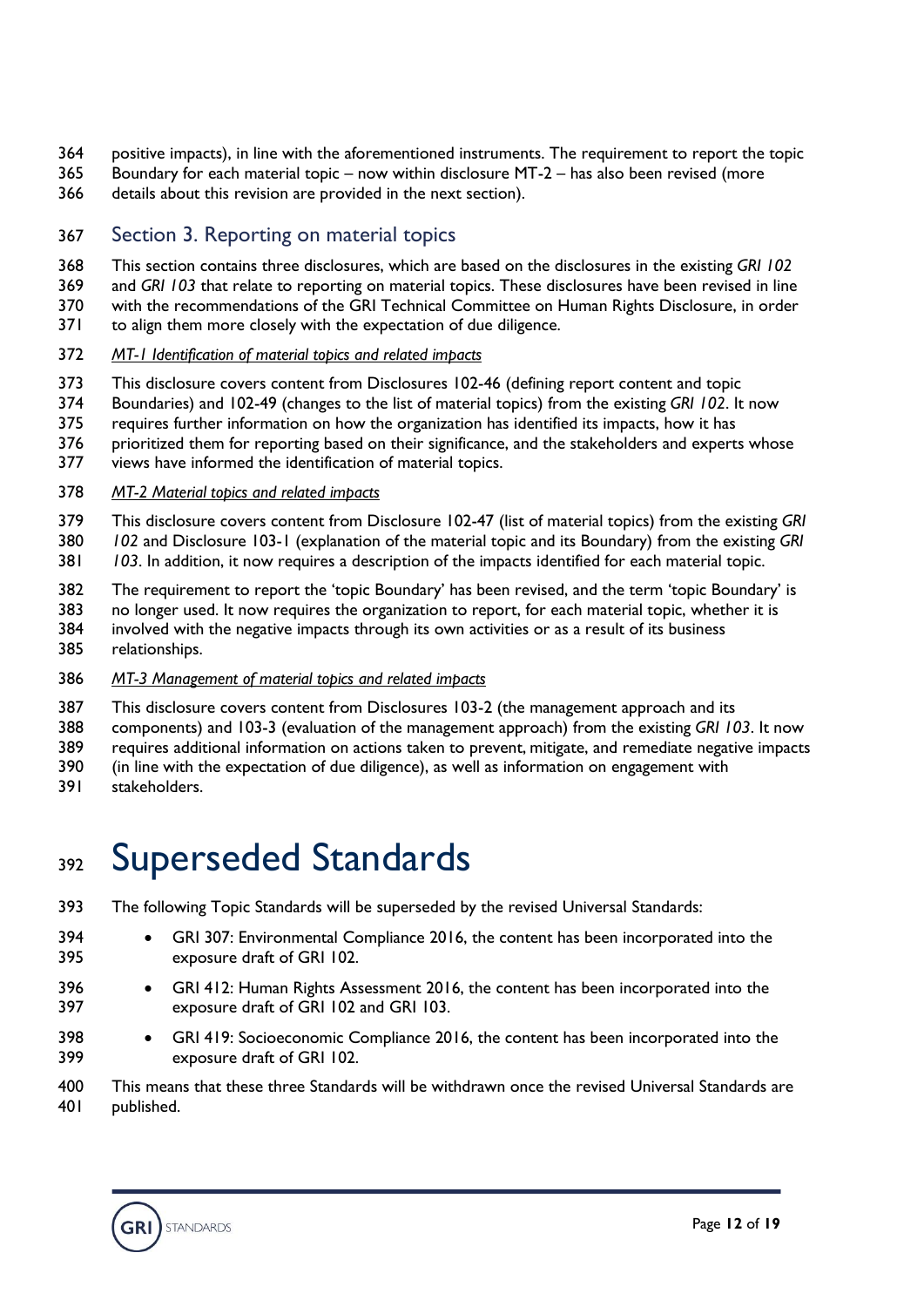# <span id="page-12-0"></span> GSSB's involvement and views on the development of the exposure draft

- The proposed revisions to the Universal Standards were discussed by the GSSB during their in-
- person meeting in September 2019, and during public and private sessions organized between August 2019 and April 2020.
- A sub-committee of four GSSB members was convened to provide overall advice and direction for this project.
- The GSSB confirmed its support for the revisions to the Universal Standards when it voted to
- approve the draft for public exposure at its meeting on 20 May 2020.
- 411 Meeting minutes and recordings of the public meetings can be accessed on the [GSSB website.](https://www.globalreporting.org/standards/gssbandstandardsetting/gssb-meetings/)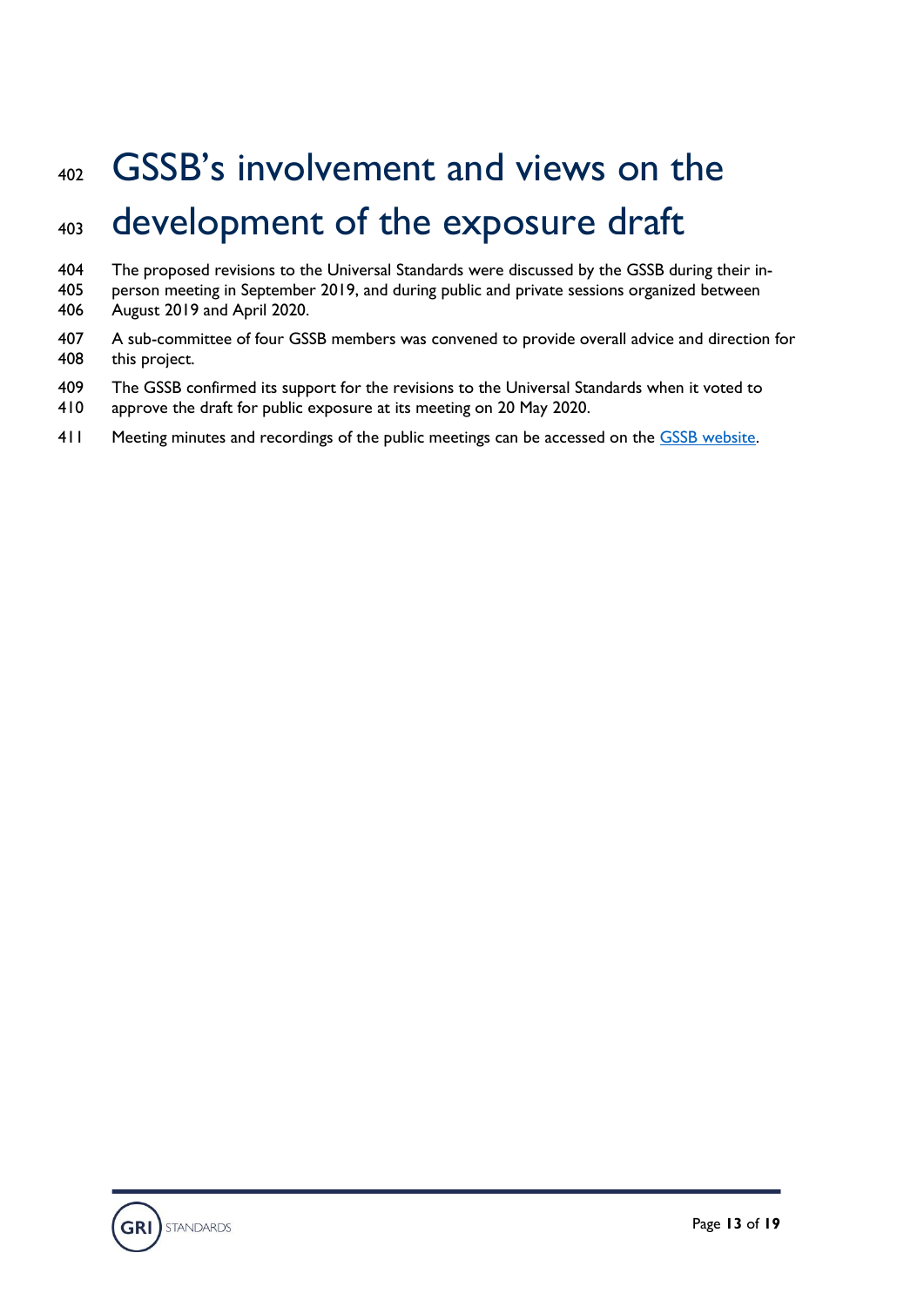### <sup>412</sup> Appendix 1. Relocation of content between the Universal Standards

413 The following diagram shows the proposed relocation of content between the existing Universal Standards and the exposure draft. To facilitate reading, the

414 diagram does not show instances where content has been revised but remains in the same Standard.

#### Structure of existing Universal Standards: (2016) GRI 101: Foundation 2016 Introduction  $\bullet$ **Reporting Principles** ...for defining report content | ...for defining report quality • Using the GRI Standards for sustainability reporting Making claims related to the use of the GRI Standards GRI 102: General Disclosures 2016 Organizational profile  $\bullet$ Strategy Ethics and integrity

- <span id="page-13-0"></span>Governance
- Stakeholder engagement
- Reporting practice<sup>1</sup>

#### GRI 103: Management Approach 2016

- General requirements for reporting the management approach
- Disclosure 103-1 Explanation of the material topic and its Boundary
- Disclosure 103-2 The management approach and its components
- Disclosure 103-3 Evaluation of the management approach

|                                  |  | Proposed structure in the exposure draft of the Universal Standards:                                                                                                                                                                                                                                                                                                                                                                                                                                                                                               |
|----------------------------------|--|--------------------------------------------------------------------------------------------------------------------------------------------------------------------------------------------------------------------------------------------------------------------------------------------------------------------------------------------------------------------------------------------------------------------------------------------------------------------------------------------------------------------------------------------------------------------|
| GRI 101: Using the GRI Standards |  |                                                                                                                                                                                                                                                                                                                                                                                                                                                                                                                                                                    |
|                                  |  | Introduction<br>I.<br>2.<br>Key concepts in the GRI Standards<br>3.<br>Sustainability reporting using the GRI Standards [incorporates Disclosures 102-54 and 102-55]<br>Reporting principles [incorporates the principles for defining report quality and the Completeness<br>4.<br>and Sustainability Context principles]<br>Additional recommendations for sustainability reporting<br>5.<br>Appendix 1. GRI content index for reporting in accordance with the GRI Standards<br>Appendix 2. GRI content index for reporting with reference to the GRI Standards |
|                                  |  | GRI 102: About the Organization                                                                                                                                                                                                                                                                                                                                                                                                                                                                                                                                    |
|                                  |  | Introduction<br>L.<br>2.<br>Organizational details and reporting practices<br>3.<br>Organizational activities<br>Governance<br>4.                                                                                                                                                                                                                                                                                                                                                                                                                                  |
|                                  |  | 5.<br>Responsible business conduct [incorporates Disclosure 103-2-c-vi and the content of Topic<br>Standards GRI 307 and GRI 419]                                                                                                                                                                                                                                                                                                                                                                                                                                  |
|                                  |  | Stakeholder engagement<br>6.                                                                                                                                                                                                                                                                                                                                                                                                                                                                                                                                       |
|                                  |  | GRI 103: Material Topics                                                                                                                                                                                                                                                                                                                                                                                                                                                                                                                                           |
|                                  |  | Introduction<br>L.<br>2.<br>Identifying material topics [guidance based on principles for defining report content]                                                                                                                                                                                                                                                                                                                                                                                                                                                 |
|                                  |  | Reporting on material topics<br>Disclosure MT-1 Identification of material topics and related impacts [incorporates<br>Disclosures 102-46 and 102-49]<br>Disclosure MT-2 Material topics and related impacts [incorporates Disclosure 102-47]<br>Disclosure MT-3 Management of material topics and related impacts                                                                                                                                                                                                                                                 |

**STANDARDS**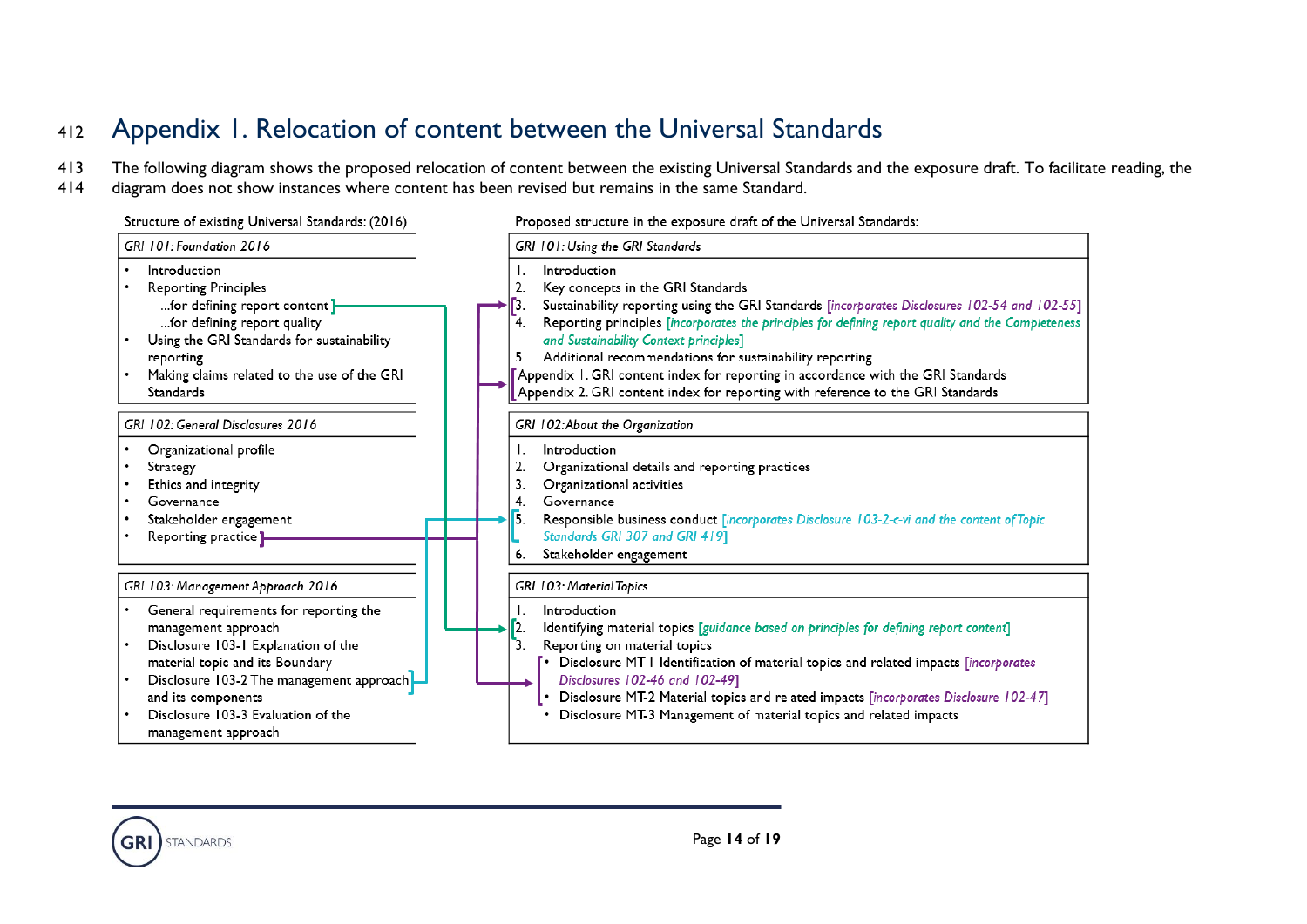### <span id="page-14-0"></span><sup>415</sup> Appendix 2. Overview of how the revised disclosures in the <sup>416</sup> GRI 102 and GRI 103 exposure draft correspond to existing

- <sup>417</sup> disclosures in the GRI Standards
- 418 Note that this table provides an understanding of where the content from existing GRI Standards
- 419 and disclosures can be found in the exposure draft, but it does not indicate new requirements,
- 420 revised requirements, or requirements that have been removed. A detailed mapping of changes is
- 421 available on the GRI Standards website.

| <b>GRI 102: About the Organization</b>                                    | <b>Disclosures in existing GRI Standards</b>                                                                                                           |                                    |
|---------------------------------------------------------------------------|--------------------------------------------------------------------------------------------------------------------------------------------------------|------------------------------------|
| <b>Revised disclosures in the GRI 102</b><br>exposure draft               | <b>Existing disclosures</b>                                                                                                                            | <b>Section in existing GRI 102</b> |
| Section 2. Organizational details and reporting practices                 |                                                                                                                                                        |                                    |
| REP-1 Organizational details                                              | 102-1 Name of the organization<br>102-3 Location of headquarters<br>102-4 Location of operations                                                       | 1. Organizational profile          |
| REP-2 Organization's entities included in<br>its sustainability reporting | 102-5 Ownership and legal form<br>102-45 Entities included in the<br>consolidated financial                                                            | 6. Reporting practice              |
| REP-3 Reporting period and frequency                                      | statements<br>102-50 Reporting period                                                                                                                  | 6. Reporting practice              |
| <b>REP-4 Restatements of information</b>                                  | 102-52 Reporting cycle<br>102-48 Restatements of<br>information                                                                                        | 6. Reporting practice              |
| <b>REP-5 External assurance</b>                                           | 102-56 External assurance<br>(The guidance on internal controls,<br>external assurance, and<br>stakeholder panels has moved to<br>GRI 101 Section 5.2) | 6. Reporting practice              |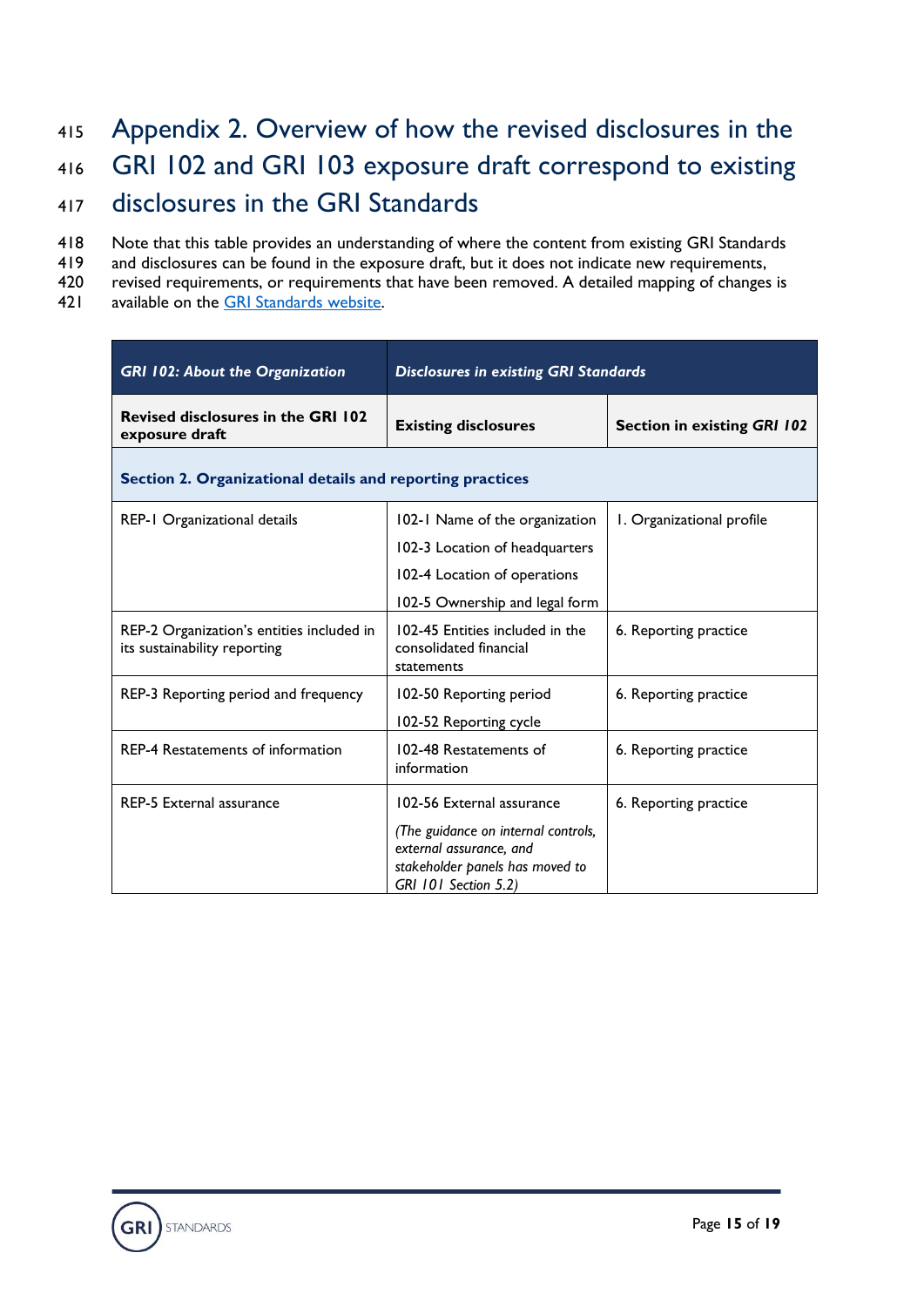| <b>Section 3. Organizational activities</b>                                              |                                                                                                                                                                     |                           |  |
|------------------------------------------------------------------------------------------|---------------------------------------------------------------------------------------------------------------------------------------------------------------------|---------------------------|--|
| ACT-1 Activities, value chain, and other<br>business relationships                       | 102-2 Activities, brands,<br>products, and services                                                                                                                 | I. Organizational profile |  |
|                                                                                          | 102-6 Markets served                                                                                                                                                |                           |  |
|                                                                                          | 102-7 Scale of the organization                                                                                                                                     |                           |  |
|                                                                                          | $(107-a-ii, iii and v - total number)$<br>of operations, net sales or net<br>revenues, and quantity of<br>products/services provided -<br>included in the guidance) |                           |  |
|                                                                                          | 102-9 Supply chain                                                                                                                                                  |                           |  |
|                                                                                          | 102-10 Significant changes to<br>the organization and its supply<br>chain                                                                                           |                           |  |
| ACT-2 Employees and other workers                                                        | 102-7 Scale of the organization<br>$(102 - 7 - a - i - total number of$<br>employees is now requirement<br>$ACT-2-a)$                                               | I. Organizational profile |  |
|                                                                                          | 102-8 Information on<br>employees and other workers                                                                                                                 |                           |  |
| <b>Section 4. Governance</b>                                                             |                                                                                                                                                                     |                           |  |
| GOV-1 Governance structure and                                                           | 102-18 Governance structure                                                                                                                                         | 4. Governance             |  |
| composition                                                                              | 102-22 Composition of the<br>highest governance body and its<br>committees                                                                                          |                           |  |
| GOV-2 Nomination and selection of the<br>highest governance body                         | 102-24 Nominating and<br>selecting the highest governance<br>body                                                                                                   | 4. Governance             |  |
| GOV-3 Responsibilities for sustainable                                                   | 102-19 Delegating authority                                                                                                                                         | 4. Governance             |  |
| development topics and delegation                                                        | 102-20 Executive-level<br>responsibility for economic,<br>environmental, and social topics                                                                          |                           |  |
| GOV-4 Stakeholder consultation on<br>sustainable development topics                      | 102-21 Consulting stakeholders<br>on economic, environmental,<br>and social topics                                                                                  | 4. Governance             |  |
| GOV-5 Chair of the highest governance<br>body                                            | 102-23 Chair of the highest<br>governance body                                                                                                                      | 4. Governance             |  |
| <b>GOV-6 Conflicts of interest</b>                                                       | 102-25 Conflicts of interest                                                                                                                                        | 4. Governance             |  |
| GOV-7 Role of the highest governance<br>body in setting purpose, values, and<br>strategy | 102-26 Role of highest<br>governance body in setting<br>purpose, values, and strategy                                                                               | 4. Governance             |  |
| GOV-8 Collective knowledge of the<br>highest governing body                              | 102-27 Collective knowledge of<br>highest governance body                                                                                                           | 4. Governance             |  |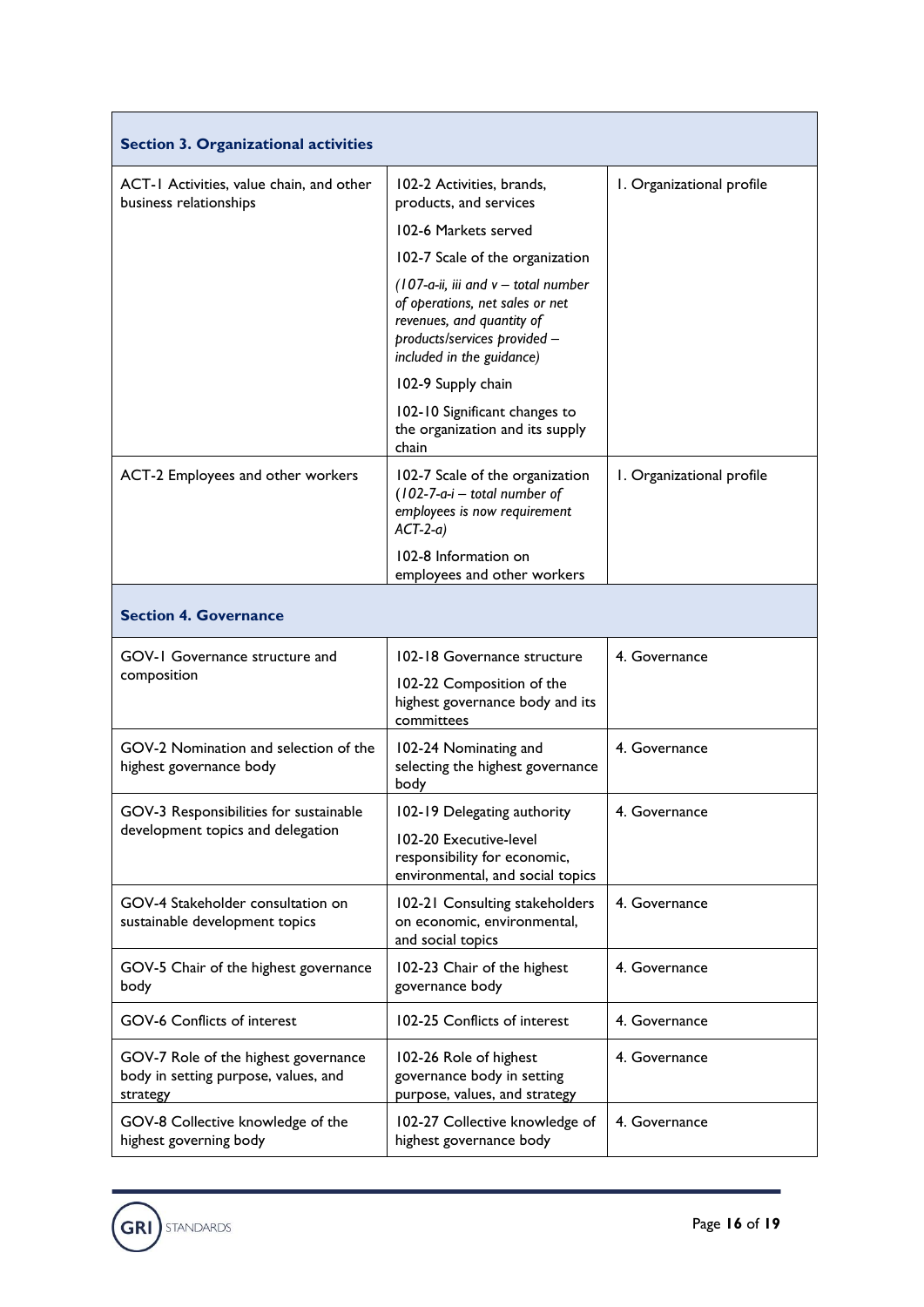| GOV-9 Evaluation of the performance of<br>the highest governance body     | 102-28 Evaluating the highest<br>governance body's performance                    | 4. Governance             |  |
|---------------------------------------------------------------------------|-----------------------------------------------------------------------------------|---------------------------|--|
| GOV-10 Identification and management<br>of impacts                        | 102-29 Identifying and managing<br>economic, environmental, and<br>social impacts | 4. Governance             |  |
|                                                                           | 102-30 Effectiveness of risk<br>management processes                              |                           |  |
|                                                                           | 102-31 Review of economic,<br>environmental, and social topics                    |                           |  |
| GOV-11 Role of the highest governance<br>body in sustainability reporting | 102-32 Highest governance<br>body's role in sustainability<br>reporting           | 4. Governance             |  |
| GOV-12 Communication of critical<br>concerns                              | 102-33 Communicating critical<br>concerns                                         | 4. Governance             |  |
|                                                                           | 102-34 Nature and total<br>number of critical concerns                            |                           |  |
| GOV-13 Remuneration policies                                              | 102-35 Remuneration policies                                                      | 4. Governance             |  |
| GOV-14 Process for determining<br>remuneration                            | 102-36 Process for determining<br>remuneration                                    | 4. Governance             |  |
|                                                                           | 102-37 Stakeholders'<br>involvement in remuneration                               |                           |  |
| GOV-15 Annual total compensation<br>ratio                                 | 102-38 Annual total<br>compensation ratio                                         | 4. Governance             |  |
|                                                                           | 102-39 Percentage increase in<br>annual total compensation ratio                  |                           |  |
| <b>Section 5. Responsible business conduct</b>                            |                                                                                   |                           |  |
| RBC-1 Statement on sustainable<br>development strategy                    | 102-14 Statement from senior<br>decision-maker                                    | 2. Strategy               |  |
| <b>RBC-2 Policy commitments</b>                                           | 102-11 Precautionary Principle<br>or approach                                     | I. Organizational profile |  |
|                                                                           | 102-16 Values, principles,<br>standards, and norms of<br>behavior                 | 3. Ethics and integrity   |  |
| RBC-3 Embedding the policy<br>commitments throughout the<br>organization  |                                                                                   |                           |  |
| RBC-4 Grievance mechanisms and other<br>remediation processes             | Requirement 103-2-c-vi from<br><b>GRI 103</b>                                     |                           |  |
| RBC-5 Mechanisms for seeking advice                                       | 102-17 Mechanisms for advice                                                      | 3. Ethics and integrity   |  |

and concerns about ethics

and raising concerns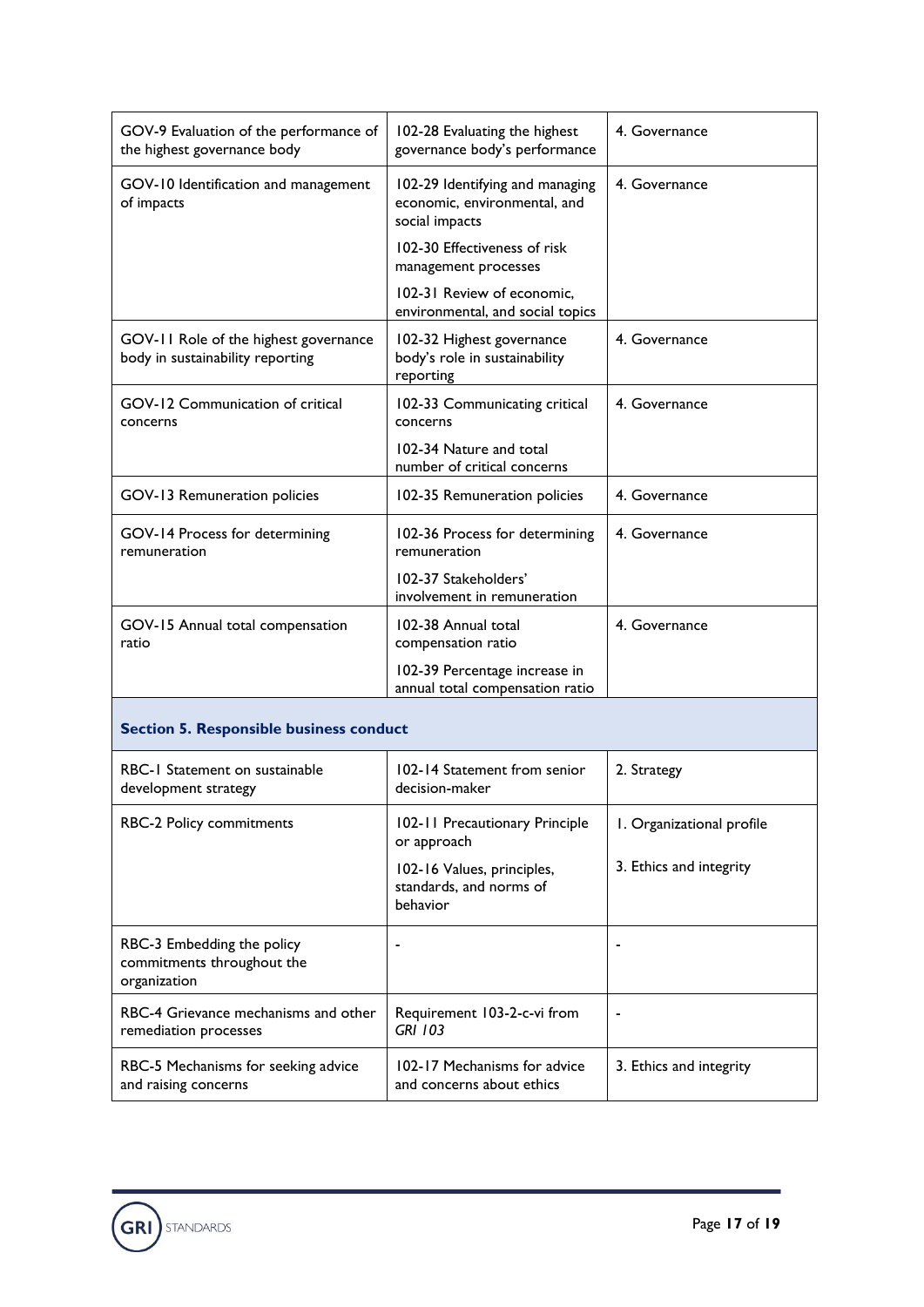| RBC-6 Compliance with laws and<br>regulations | 307-1 from GRI 307:<br><b>Environmental Compliance 2016</b><br>419-1 from GRI 419.<br>Socioeconomic Compliance 2016 |                           |  |
|-----------------------------------------------|---------------------------------------------------------------------------------------------------------------------|---------------------------|--|
| <b>RBC-7 Membership associations</b>          | 102-13 Membership of<br>associations                                                                                | 1. Organizational profile |  |
| Section 6. Stakeholder engagement             |                                                                                                                     |                           |  |
| SE-1 Approach to stakeholder<br>engagement    | 102-40 List of stakeholder<br>groups                                                                                | 5. Stakeholder engagement |  |
|                                               | 102-42 Identifying and selecting<br>stakeholders                                                                    |                           |  |
|                                               | 102-43 Approach to<br>stakeholder engagement                                                                        |                           |  |
| SE-2 Collective bargaining agreements         | 102-41 Collective bargaining<br>agreements                                                                          | 5. Stakeholder engagement |  |

| <b>GRI 103: Material Topics</b>                               | <b>Disclosures in existing GRI Standards</b>               |                                    |
|---------------------------------------------------------------|------------------------------------------------------------|------------------------------------|
| <b>Revised disclosures in the GRI 103</b><br>exposure draft   | <b>Existing disclosures</b>                                | <b>Section in existing GRI 102</b> |
| MT-1 Identification of material topics<br>and related impacts | 102-46 Defining report content<br>and topic Boundaries     | 6. Reporting practice              |
|                                                               | 102-49 Changes in reporting                                |                                    |
| MT-2 Material topics and related<br>impacts                   | 102-47 List of material topics<br>103-1 Explanation of the | 6. Reporting practice              |
|                                                               | material topic and its Boundary                            |                                    |
| MT-3 Management of material topics                            | 103-2 The management<br>approach and its components        |                                    |
| and related impacts                                           | 103-3 Evaluation of the<br>management approach             |                                    |